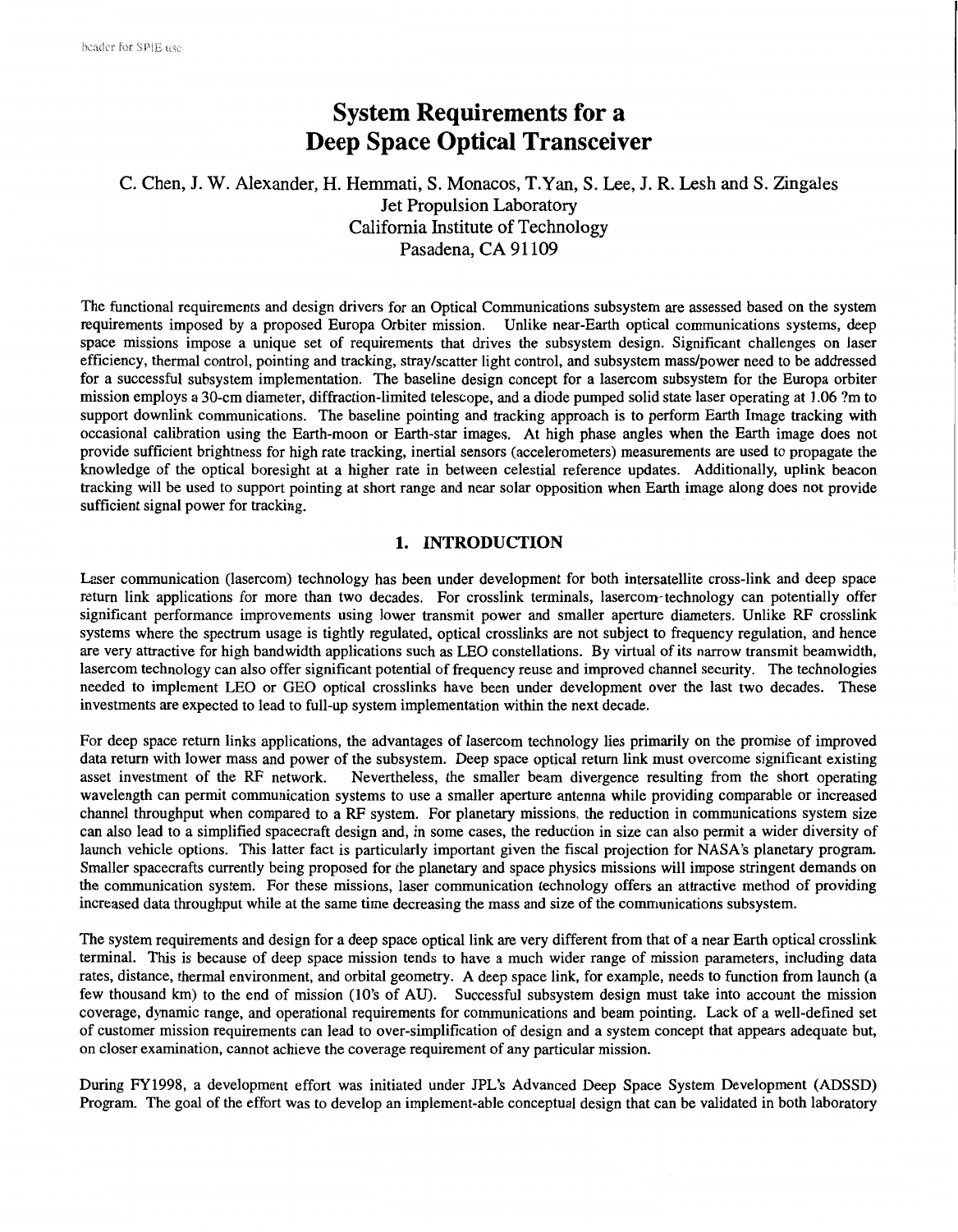environment and on short-term flight demos. The subsystem is intended to provide link augmentation to future deep space missions that require high rate downlinks. Such a system is envisioned to support future deep space missions by providing a significant enhancement of data return capability in addition to planned RF telecommunications subsystem.

Using the Europa Orbiter mission as a reference, a baseline subsystem design concept was developed. Because of cost limitation, it is assumed throughout the study that only minimal technology development effort will be included. Furthermore, it is assumed that a 10-m class ground station will be available as a companion terminal to receive the optical downlink, and that a kW-class uplink laser is available as either an uplink source or a pointing reference. The cost of the ground station and regulatory issues of operating a kW-class laser are not addressed during the study. During the study, a number of design decisions were made based on consideration of the mission, spacecraft design, and pointing acquisition and tracking. This report is a summary of the high-level design decisions that lead to the conceptual design of the lasercom terminal.

## **2. OBJECTIVES AND HIGH LEVEL REQUIREMENTS**

Traditionally, the communications system requirements are flown down from the science objectives which define the data volume/data rate requirements, and from the higher level requirements that identify mission operability and coverage requirements. Furthermore, for deep space missions the spacecraft and the communications system designs tend to be closely coupled with mission and trajectory planning. For the lasercom terminal development effort, such a flow down process cannot be directly applied because of the lack of a committed mission with well-stated mission plan and coverage requirements. Lack of a customer mission also implies that the system requirements are at best "objectives". It is recognized that the development of objectives is a highly subjective process. For the conceptual effort, these development objectives were guided by the following rationales:

- **1.** Need to achieve performance advantage over comparable RF system implementation
- 2. Need to have minimum impact on the spacecraft design
- 3. Need to provide adequate pointing acquisition and tracking capability
- **4.** Need to provide operability and mission coverage similar to past RF missions. This includes coverage over most mission phases, including near-Earth cruise phase and during solar conjunctions, and including the capability to support spacecraft navigation and time correlation services

Each of these high level objectives are further expanded as follows:

### **Performance Advantages over RF**

One of the desired characteristics of the lasercom terminal is to demonstrate link advantage relative to RF. By operating at a wavelength of **1** um instead of **1** cm (Ka-band), optical link has a theoretical 78.9 dB advantage when aperture sizes and other losses are equal. Realistic comparison of a deep space return link, however, shows that the optical link has only minimum performance advantage over the RF technology. This is because

- 1. **Cost** consideration limits the aperture diameters to be much smaller than that of the RF system (0.3 m vs. **1.5** m for spacecraft antenna, and 10m vs. 70m for ground station).
- 2. Diode-pumped solid state laser has much lower power efficiency compared to RF amplifiers (10% vs **40%).** EDFA technology can potentially achieve a better efficiency (~20%). However, reduction in antenna gain and receiver sensitivity more than compensate for the increased efficiency.
- 3. Optical system is much more sensitive to pointing loss and atmospheric attenuation.
- **4.** The detection sensitivity is significantly worse at optical frequency, even with the use of high order PPM modulation (1 bit/60K vs. **1** bit/l0 photons). The optical receiver sensitivity can further degrade to 20-30 photonsbit under daytime conditions with current receiver technology.

Shown in [Table](#page-2-0) **1** is the performance comparison between the proposed optical link and a near-term achievable RF link performance using Ka-band. Assuming equal power for the receiver and for monitor and control functions, the comparison is based on a constant DC power consumption by the transmit power amplifier. The optical link estimate is based on a 30 cmaperture diameter transmitter and a l0m-diameter receiver using 256-ary PPM and a **1.06** um diode-pumped solid state laser. The Ka-band performance projection is based on the assumption that continuing improvements in Ka-band will lead to (a) implementation of Ka-band reception capability on the 70 m stations, (b) improved receiver aperture efficiency with either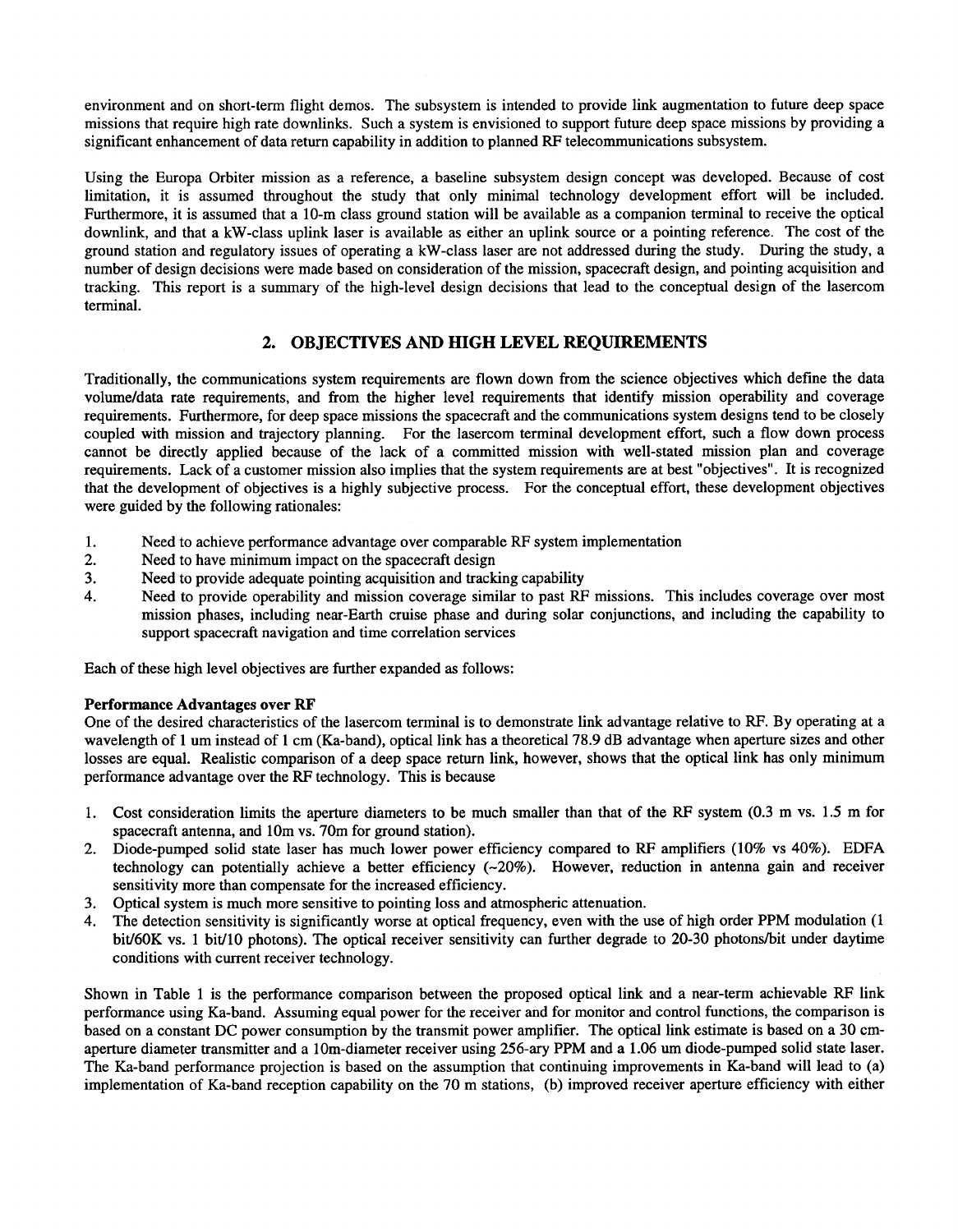<span id="page-2-0"></span>the array feed or adjustable mirror technology, (c) improved spacecraft Ka-band transmitter power efficiency with high efficiency **TWTAs,** and (d) Improved transmit aperture efficiency using off axis or displaced-axis antenna.

|    |                                                    | Ka-Band          |           | Optical          |           | Advantages |
|----|----------------------------------------------------|------------------|-----------|------------------|-----------|------------|
| 11 | <b>Transmit EIRP</b>                               |                  | dВ        |                  | dВ        | dB         |
|    | Antenna diameter, ideal gain                       | 1.5 <sub>m</sub> | 54.03     | 0.3 <sub>m</sub> | 118.95    | 62.42      |
|    | Antenna Efficiency (including beam shaping, etc.)  | 80%              | $-0.97$   | 51%              | $-2.92$   | $-1.96$    |
|    | Waveguide/path loss                                |                  | $-2.00$   | 70%              | $-1.55$   | 0.45       |
|    | <b>Transmit Power Efficiency</b>                   | 40%              | $-3.98$   | 10%              | $-10.00$  | $-6.02$    |
| 12 | <b>Pointing Loss</b>                               |                  | $-0.50$   |                  | $-2.00$   | $-1.50$    |
| 3  | Space Loss, 1 AU                                   |                  | $-226.07$ |                  | $-304.97$ | $-78.90$   |
| 14 | Atmospheric Attenuation at 30 degrees, 90% weather |                  | $-0.40$   |                  | $-1.40$   | $-1.00$    |
| l5 | Receiver Gain                                      |                  |           |                  |           |            |
|    | Receiver Antenna Gain                              | 70m              | 87.41     | 10 <sub>m</sub>  | 149.40    | 62.00      |
|    | Receiver Aperture Efficiency including path loss   | 43%              | $-3.67$   | 45%              | $-3.47$   | 0.20       |
| l6 | Detection Efficiency (bits/Joule)                  | 1 bit/60K        | 210.82    | 1 bit/10 hv      | 177.29    | $-33.53$   |
|    | NET OPTICAL GAIN                                   |                  |           |                  |           | 4.67       |

Table **1.** Comparison of optical and near term Ka-band system performance

In order to achieve comparable or better performance compared to an RF system, the lasercom terminal design needs to:

**1.** employ high order PPM instead of OOK modulation. A baseline of 256-PPM is selected. Either diode-pumped solid state laser or EDFA can be used, depending on the peak-power/average power trade,

2. employ optical aperture diameter of at least 1/5 to **1/10** of the Ka-band antenna. Assuming a Ka-band antenna diameter of **1.5** m, the optical aperture should be at least 15-30 cm. We shall assume a 30-cm aperture.

3. employ diffraction-limited transmit optics, needed to achieve maximum antenna gain advantage.

4. provide a tight transmit pointing budget and pointing loss (2 dB)

#### **Mission and Coverage Consideration**

Even though optical communications technology can offer comparable data rate as a RF system, optical link exhibits a number of short-comings for mission coverage. The are:

- **1.**  Difficulty in handling attitude constrained mission phase: For almost all deep space missions, the mission profile will impose limits on spacecraft attitude and pointing of spacecraft during certain mission phases. Examples of such mission phases are the launch phase or inner cruise phase where spacecraft attitude is constrained by the trajectory or thermal consideration. Even with a gimbaled antenna, there will be coverage holes that can potentially limit the mission planning.
- 2. Difficulty in providing high link availability on demand: Certain mission phase will require high visibility in the spacecraft state, such as during orbit injection or maneuver burns. Timely return of spacecraft data will allow adequate planning and execution of the mission. The optical downlink is much more sensitive to the weather outage and hence will require either multiple ground stations or a mission design that is less sensitive to coverage gaps.
- **3.**  Difficulty in maintaining link with degraded spacecraft performance: This can include degraded station-keeping capability, degraded star tracker performance, or loss of time reference. Traditional sun-pointing safe mode is not available because of the narrow optical downlink will lead to unmanageable acquisition time.
- 4. Limited Solar Conjunction/opposition availability: This limit is imposed by the sun-spacecraft-Earth geometry. In addition to the effect of increase background noise at Earth receiver, the small Sun-Probe-Earth (SPE) angle also implies that the spacecraft's pointing and tracking detector will experience increased background noise level which can lead to pointing outage. Shown in Figure **1** is a plot of the SPE angle versus the phase angle, and shown in [Table 2](#page-3-0) is the outage period due to the sun exclusion angle for a spacecraft at Jupiter. If a lasercom terminal is designed to operate at a limiting SPE angle of 2 degrees, there will be **48** days of pointing outage per revolution of the Earth-Jupiter geometry (13 months). In contrast, RF system outage occurs only during superior conjunction when the SPE angle is within **1**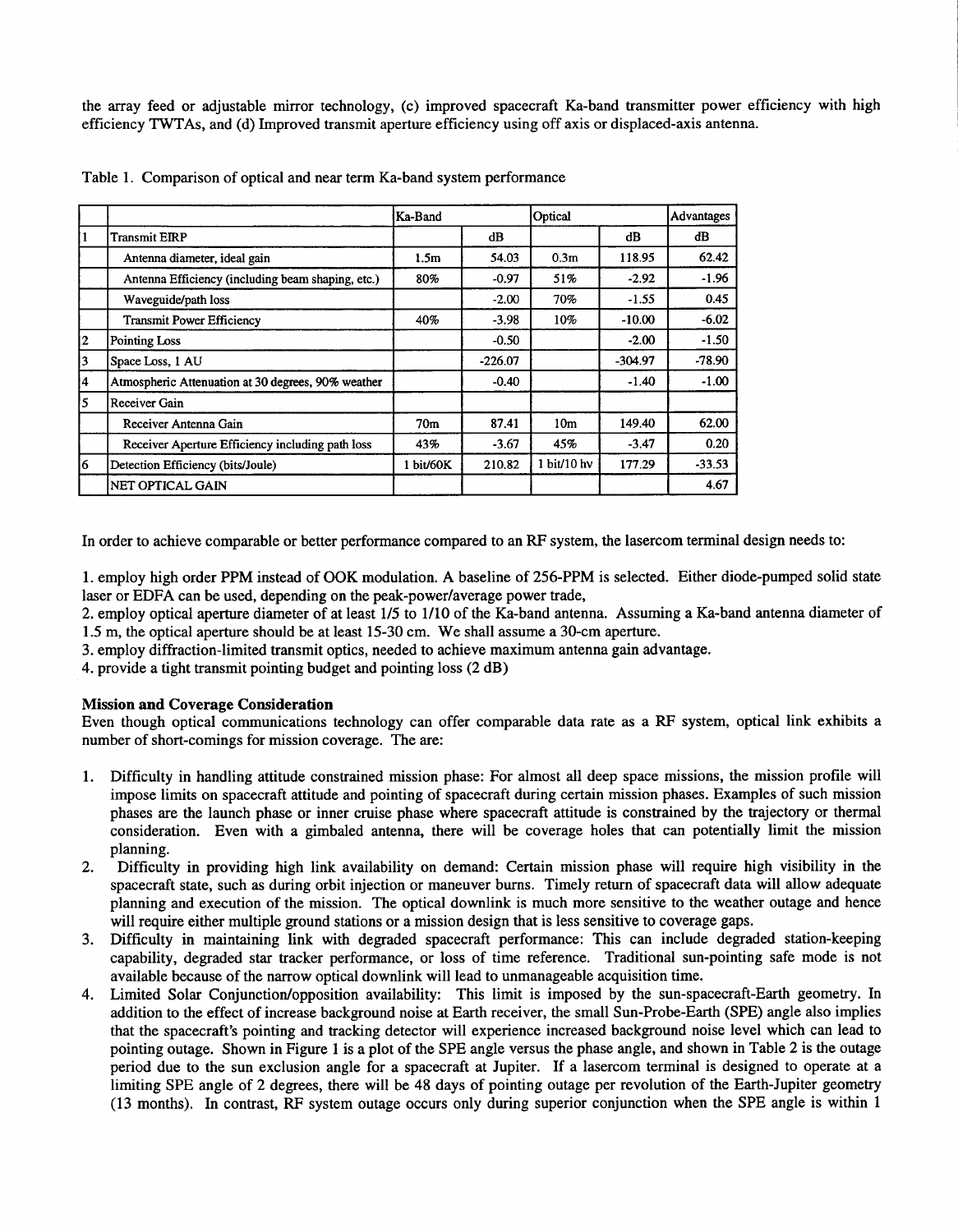<span id="page-3-0"></span>degree (SEP angle of **5** degrees), which lasts approximately 14 days. In order to provide good mission coverage and reduce time loss during conjunction, therefore, the system should be designed to operate at a reasonable SPE angle

Because of the overage consideration, for near-term mission the prudent design choice is to employ a RF link to close the coverage gap identified above. Such a link can also be used to provide command and tracking information, thus eliminating the need to provide uplink receiver and tracking capability at the optical payload.



Figure 1. SPE and SEP angle for the Earth-Europa geometry



| Criteria                   | Jupiter<br>Opposition<br>Outage | Jupiter<br>Conjunction<br>Outage |
|----------------------------|---------------------------------|----------------------------------|
| SPE angle<br>$> 1$ degrees | 10 days                         | 14 days                          |
| SPE angle<br>$> 2$ degrees | 20 days                         | 28 days                          |
| SPE angle<br>$>$ 3 degrees | 30 days                         | 42 days                          |

#### **Spacecraft Design Consideration**

Lightweight and low power design is essential for the mission. The most significant impact of the mass and power consideration is the elimination of a coarse pointing gimbal and rely on the spacecraft to provide coarse pointing of the downlink. Without a coarse pointing gimbal, the optical subsystem should provide an acquisition and tracking field of view (field of regard) comparable or larger than the achievable spacecraft dead band cycle. This will generally depend on the type of thruster used, fuel consumption, and spacecraft moment of inertia. We shall assume a spacecraft deadband cycle of 2-3 mrad and a maximum point ahead of **+/-5OO** urad, leading to a field of view requirement of greater than **5-7** mrad.

Platform vibration is another consideration. Optical link is very sensitive to the vibration environment because of its narrow transmit beamwidth, and active vibration compensation is needed to maintain pointing. It is desirable that the optical communications subsystem be designed to operate over a wide range of spacecraft platform without imposing special mechanical interface requirements on the host spacecraft. Furthermore, because of mass consideration, it is more desirable to provide a high tracking update rate and directly compensate for line-of-sight jitter using a steering mirror within the subsystem instead of actively isolate the entire optical terminal from spacecraft. Since little in-situ measurements of the spacecraft jitter spectrum is available, an equivalent update rate requirement of 2 **kHz** is assumed. This update rate will allow a reasonably designed system to provide adequate tracking performance. Passive mechanical isolation may be used to lower the tracking update rate requirement, although they tend to be massive.

Thermal management under varying solar illumination condition is also an important issue. Unlike near-Earth system where the distance to Sun is near constant, deep space system can expect solar thermal loading variation from nearly 2000 W/m2 to 25-40W/m2. The problem is compounded by the fact that the Sun can be illuminating the subsystem from many different directions, even at very close to the optical boresight where it will be absorbed by the internal baffle. Finally, depending on the laser selected, the subsystem needs to maintain temperature control to within approximately 1 degrees of the set point (around room temperature) to control the emission of pump diode. Active thermal control using thermoelectric cooler is not a option because of the power efficiency consideration. **As** a result, a heat pipe is baselined to provide subsystem thermal management.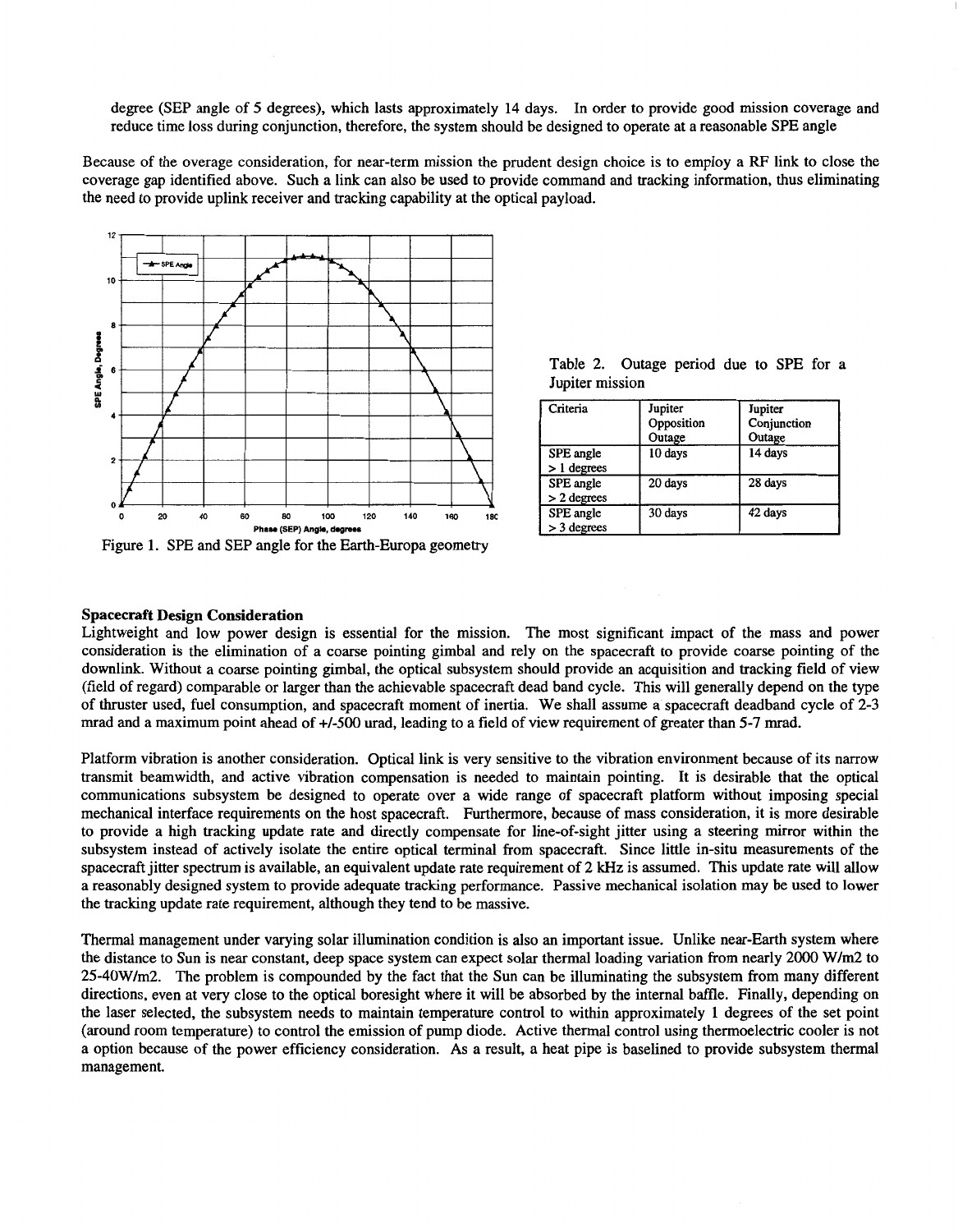#### **Pointing and Tracking Consideration**

Pointing acquisition and tracking (PAT) is the major design driver for the proposed deep space optical communications. Inaccurate beam pointing can result in large signal fades at the receiving site and a severely degraded system performance. This problem is compounded by the fact that the amplitude of platform jitters due to spacecraft deadband cycle and random vibration are much larger than the transmit beamwidth. As a result, a dedicated pointing control function needs to be an integral part of the lasercom subsystem design. The required pointing accuracy of the transmit signal is typically on the order of a few microradians for a diffraction-limited system. In contrast, the beam pointing requirement for a RF communication system is on the order of 0.1-0.5 degrees, which can be several orders of magnitude less stringent

Because of the application of forward error correction code on the downlink, the performance of the overall link exhibits a sharp drop off with only a small change in the downlink signal power. Shown in Figure 2 is a plot of the downlink frame rejection rate calculated with a 256-ary PPM link using APD detector. The downlink is assumed to be coded with NASA standard (255,223) Reed Solomon code. It is seen that with only a **15%** change in signal power the decoded frame error rate can vary by 2 orders of magnitude. Therefore, the link performance is dominated by the probability that a pointing-induced fade will result in a signal dropoff below threshold. At a "designed" frame drop out rate of 0.01 **(l%),** the pointing **loss** can exceed 2 dB when the 3 sigma pointing accuracy is approximately 1.9 urad from a 30cm-diameter, diffraction-limited transmit aperture. Even at a distance of 6 AU, the pointing requirement of 2 urad presents a very small fraction of Earth diameter for pointing the downlink.



Figure 2. Probability of frame error versus signal power for a reference 256-ary PPM link using APD detector.

The tight pointing accuracy is achieved with a combination of accurate celestial reference (tracking reference) and with tight pointing control using a high update-rate feed back control loop. The required tracking update rate is estimated to be 2 **kHz**  for the study. The celestial target, to which the receiver location is referenced, can be an uplink beacon from Earth, the sun illuminated Earth, or other celestial sources such as the moon or bright stars, etc. Shown in [Table 3](#page-5-0) is a summary comparison of various available pointing references. Note that none of the reference sources can provide the desired **2 kHz**  tracking update rate over the full range of Earth-Europa geometry. As a result, inertia sensor assisted tracking is necessary to close the pointing control loop at the desired 2 **kHz** update rate.

Even with inertia-sensor assisted pointing, none of the celestial source by itself can provide adequate pointing reference for all mission phases. This will include the cruise phase of the mission with range over 0.5 to **6** AU, and the solar conjunction/opposition mission phase when the sun-spacecraft-Earth angle is small. Both Earth and Moon image by itself has the problem of highly variable signal intensity due to phase (Earth-Sun-Spacecraft) angle. Stray light control for a broadband tracking source is also a challenge. Additionally, Earth albedo can lead to large shift in perceived brightness center. Tracking the Earth-moon system is a viable option when the phase angle is less than 120 degrees and when the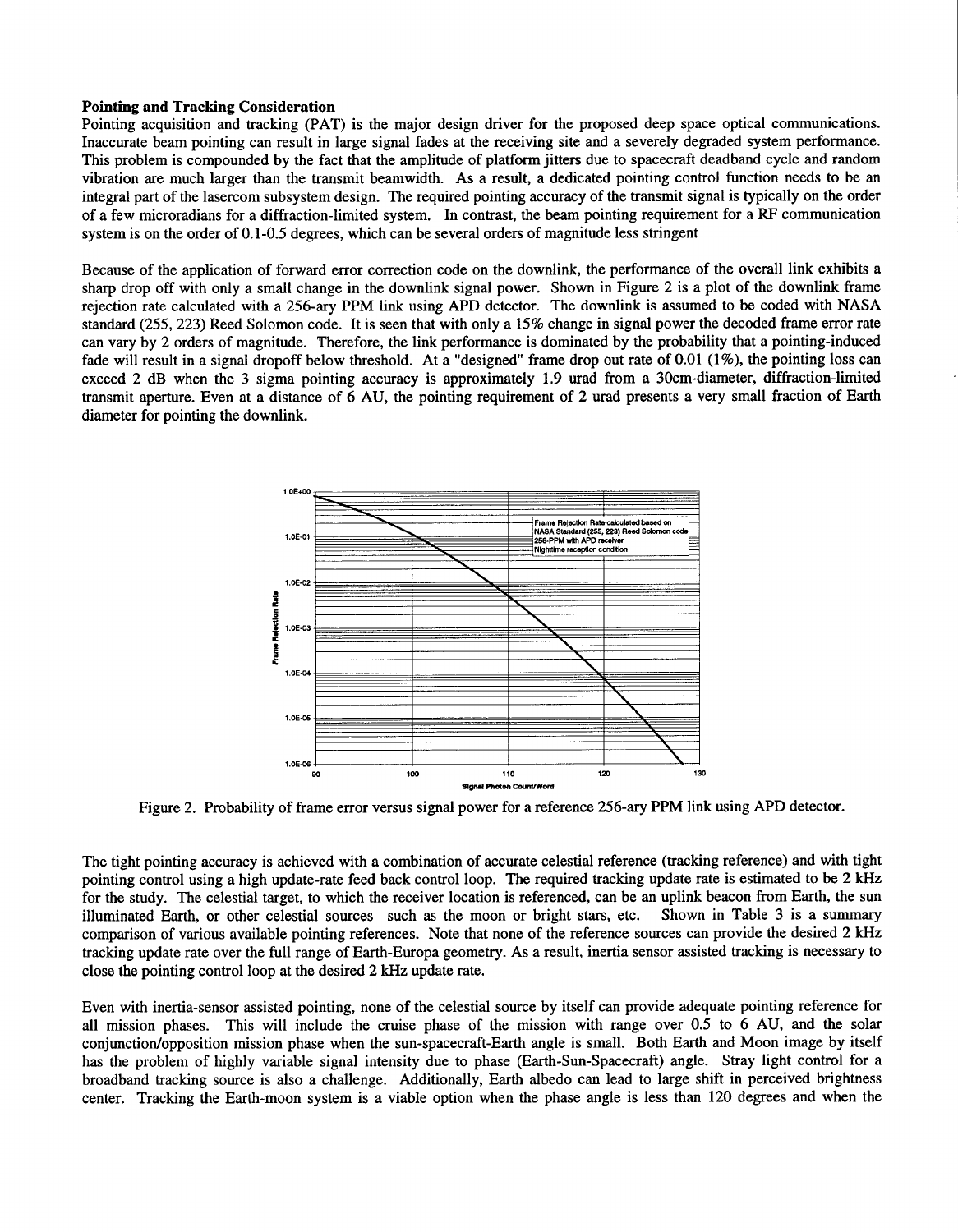<span id="page-5-0"></span>distance is sufficiently large that the Earth-moon system falls within the acquisition detector field-of-view. This method uses the well known Moon albedo model as a calibration of the unknown Earth albedo. At high phase angle, and when the Earthmoon system is close to the Sun, Earth-moon system tracking can not be used because of the sharp drop in signal intensity and the increased solar background.

Table 3. Comparison of **various** celestial reference sources for optical pointing

|                                                                                              | <b>Earth Image Tracking</b>                                                                                                                                                                            | Moon Image                                                                                                                                       | Earth-Moon System                                                                                      | <b>Stars</b>                                                                                                                                     | Beacon                                                                                                                                                                                                                                                  |
|----------------------------------------------------------------------------------------------|--------------------------------------------------------------------------------------------------------------------------------------------------------------------------------------------------------|--------------------------------------------------------------------------------------------------------------------------------------------------|--------------------------------------------------------------------------------------------------------|--------------------------------------------------------------------------------------------------------------------------------------------------|---------------------------------------------------------------------------------------------------------------------------------------------------------------------------------------------------------------------------------------------------------|
| Expected signal wave-<br>band and stray light<br>consideration                               | 400-900 nm due to<br>focal plane technology<br>Need to control solar<br>stray light with stops                                                                                                         | Same as Earth Tracking                                                                                                                           | Same as Earth Tracking                                                                                 | Same as Earth Tracking                                                                                                                           | Can use narrowband<br>filter. Filter bandwidth<br>limited by Doppler to<br>approx. 0.1-0.2 nm<br>unless uplink is tunable.<br>Note: Earth at low<br>phase angle is still<br>much brighter Earth<br>at 5AU provides<br>approximately 6E6<br>photons/nm/s |
| <b>Expected Signal Level</b>                                                                 | See Table 3-a                                                                                                                                                                                          | 40X weaker than Earth<br>image, and is generally<br>separated from earth<br>image when viewed<br>from Jupiter                                    | Same as Earth and<br>Moon cases                                                                        | 7.5 mag star is ~as<br>bright as the Earth at<br>160 deg. phase angle.<br>11.5 mag. star is as<br>bright as the Moon at<br>the same phase angle. | Depends on range. At<br>6AU it is <5E5<br>photons/s with 500W,<br>1.06 um uplink                                                                                                                                                                        |
| <b>Achievable Tracking</b><br><b>Update Rate</b>                                             | Depend on phase angle,<br>with difficulty in<br>achieving $2$ kHz at $>$<br>150 degrees                                                                                                                | 40X slower than Earth<br>tracking. Cannot<br>achieve 2 kHz rate at all<br>phase angles                                                           | Same as Earth<br>Tracking. Moon update<br>can be 40X slower                                            | See Table 3-b<br>Cannot achieve 2 kHz<br>rate at all phase angles                                                                                | Insufficient for 2kHz<br>tracking update rate                                                                                                                                                                                                           |
| <b>Background Noise</b><br>Control                                                           | Field and Lyot stops                                                                                                                                                                                   | Field and Lyot stops                                                                                                                             | Field and Lyot stops                                                                                   | Field and Lyot stops                                                                                                                             | Field and Lyot stops +<br>Narrowband filter.                                                                                                                                                                                                            |
| Quality of measurement<br>(Knowledge of the<br>receiver location based<br>on measured value) | Albedo variation can<br>cause large shift of<br>center of brightness                                                                                                                                   | Good with sufficient<br>integration time.<br>(Moon has a well<br>characterized albedo)                                                           | Good                                                                                                   | Good (0.12 urad with<br>Tycho catalog, and<br>0.005 urad with<br>Hipparcos catelog)                                                              | Varies (significant error<br>at low phase angle due<br>to Earth background.<br>Less or no problem<br>when phase angle $> 90$<br>degrees)                                                                                                                |
| Attitude control and<br>knowledge<br>requirements on the<br>S/C:                             | Twist knowledge better<br>than 0.16 mrad for point<br>ahead                                                                                                                                            | Same as Earth Tracking                                                                                                                           | Same as Earth Tracking                                                                                 | Depends on Earth-star<br>offset. Generally not<br>expected to be a<br>problem.                                                                   | Same as Earth tracking                                                                                                                                                                                                                                  |
| Coverage (Range of<br>Applicability)                                                         | 1. Limited by stray<br>light to at least 2<br>degrees SPE angle<br>2. Cannot achieve<br>desired accuracy due to<br>unknown Earth albedo.<br>3. At close range<br>limited by field of view<br>of optics | 1. More sensitive to<br>stray light than Earth<br>tracking.<br>2. At close range it is<br>also limited by the<br>optical system field of<br>view | 1. Limited by solar<br>stray light.<br>2. At close range it is<br>limited by the optical<br><b>FOV</b> | Depend on field of view<br>and cut off magnitude.<br>5 Stars at 11 <sup>th</sup> mag of<br>greater when FOV>0.8<br>degrees                       | Limited to when ground<br>station can be seen from<br>spacecraft. Susceptible<br>to weather outage                                                                                                                                                      |

Table 3-a. Estimated Earth signal, assume 100% optical efficiency and current detector quantum efficiency

|                    |          |                                    | <b>Detected Photons</b>                        |                                 |                           |
|--------------------|----------|------------------------------------|------------------------------------------------|---------------------------------|---------------------------|
| <b>Phase Angle</b> | Distance | <b>Total Photons</b><br>400-900 nm | No phase law, no<br>optics loss, PGT<br>device | Lambertian Model.<br>PGT device | Moon Model, PGT<br>device |
| 90                 | 5.2 AU   | 5.7E9                              | 7.0E8                                          | 1.7E8                           | 6.2E7                     |
| 160                | 4.3 AU   | 3.9E9                              | 1.0E9                                          | 2.8E7                           | 1.0E6                     |
| 170                | 4.3 AU   | 3.9E9                              | 1.0E9                                          | 7.0E6                           | 2.0E5                     |

\*assume low QE **(12.5%)** of Photogate **APS** 

#### Table 3-b. Signal strength from stars of different magnitudes

| Star Magnitude | Flux with no optical loss | Flux with 25% system | Number of frames/sec. For |
|----------------|---------------------------|----------------------|---------------------------|
|                |                           | efficiency           | accurate centroiding      |
| 7.5            | .0E6                      | 250,000              | 25 to 50                  |
| 10.0           | .0E5                      | 25,000               | 5 to 10                   |
| 11.0           | 4.0E4                     | 10.000               | or $2$                    |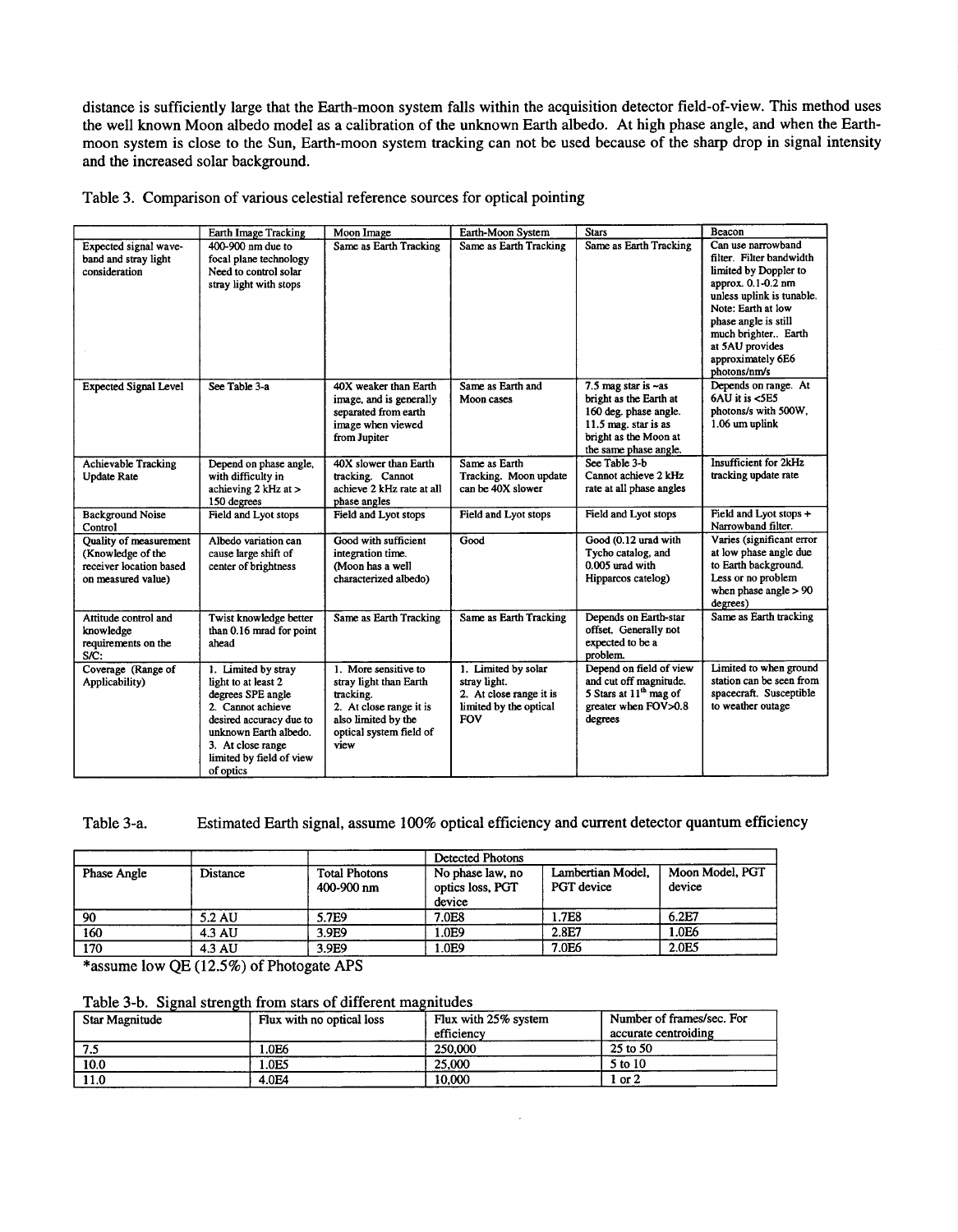<span id="page-6-0"></span>Star tracking is an alternative to Earth/moon tracking, Stars have well known position and intensity distribution. However, a large detector field of view is necessary go ensure sufficient stars for attitude determination. Furthermore, stars generally does not provide sufficient signal **flux** for high bandwidth tracking (see. Table 3-b). Therefore, inertia sensor updates are needed to augment star tracking to provide the desired 2 **kHz** tracking update rate. Finally, stray light can limit the applicability of star tracking when the field of view is close to the **Sun.** 

Beacon tracking is attractive since it allow the use of narrowband filter to reduce the scattered sun light. The bandwidth of the filter is limited only by the expected Doppler shift of the uplink. For a planetary mission, the Doppler can be as large as +/-lo0 ppm. The filter bandwidth, therefore, must be greater than 0.1-0.2 nm. At high phase angle, beacon and narrow band filter can provide a much higher tracking SNR than Earth/moon image tracking. Beacon tracking is also needed at close range when the Earth/moon tracking is limited by the detector field of view. However, even with a very narrow-band filter, Earth image at low phase angle (small SEP angle) can be much brigher than the uplink beacon. The large background level, coupled with unknown Earth albedo, can lead to an unknown tracking offset much greater than the pointing error budget. Therefore, beacon tracking cannot be used for low phase angle tracking.

#### **3.** DESIGN DRIVERS AND REQUIREMENTS

Shown in Table 4 below is a summary of the design drivers and the resulting design choices that led to the baseline design. The baseline design has a body-mounted, diffraction-limited *30* cm-diameter aperture, and supports both uplink and downlink communications using 256-ary optical pulse-position modulation. Diode-pumped Nd:YAG or Nd:YVO4 solidstate laser provide the necessary peak power operation for the high order PPM. The subsystem shall be designed to operate with its field-of-view within 2 degrees of the Sun. Therefore, lyot and field stops shall be incorporated into the optical design. Precision thermal control of the pump laser diodes, which is required to maintain the power efficiency, is accomplished using a loop heat pipe, which can provide high heat dissipation capacity while maintaining control of the temperature set point accurately at relatively low power consumption.

| <b>Drivers</b>                                                                             | <b>Design Choices</b>                                                                                                                                                                                                                                             |
|--------------------------------------------------------------------------------------------|-------------------------------------------------------------------------------------------------------------------------------------------------------------------------------------------------------------------------------------------------------------------|
| Data rate consideration. The desire to be<br>competitive with near term Ka-band technology | Use high order PPM modulation<br>Aperture diameter of 30 cm<br>diffraction-limited optical system<br>Transmit pointing budget of less than 2 dB                                                                                                                   |
| Difficulty in covering all mission phases and<br>providing coverage on demand              | Provide RF backup link                                                                                                                                                                                                                                            |
| Limit Solar Conjunction and Opposite Outage                                                | Require minimum SPE angle of 2 degrees                                                                                                                                                                                                                            |
| Spacecraft Mass                                                                            | Body mounted antenna<br>No Active Platform Jitter Isolation                                                                                                                                                                                                       |
| Handle a wide range of potential spacecraft<br>vibration spectrum                          | Design for high tracking update rate of approx. 2 kHz                                                                                                                                                                                                             |
| Thermal Control Power and tight requirement on<br>controlling laser junction temperature   | Heat Pipe for thermal management                                                                                                                                                                                                                                  |
| Acquire and track with body mounted antenna                                                | 7 mrad field of view for acquisition/tracking detector                                                                                                                                                                                                            |
| Tracking at low SPE angle                                                                  | Stringent stray light and surface polish requirement<br>Lyot and field stops in optical path<br>Use Uplink Beacon tracking at high phase angle<br>Use Earth-moon image tracking at low phase angle<br>Incorporate inertia sensor to increase tracking update rate |
| Track at short range (0.5 AU)                                                              | Use Uplink beacon tracking                                                                                                                                                                                                                                        |
| Provide capability of Earth/moon system tracking                                           | Provide focal plane array tracking capability                                                                                                                                                                                                                     |
| Provide capability for uplink beacon tracking                                              | Provide switch-able narrow band filter                                                                                                                                                                                                                            |
| Sun protection - Boresight close to the Sun                                                | Shutter in optical path                                                                                                                                                                                                                                           |

| Table 4. Design Drivers and Choices |  |  |  |  |
|-------------------------------------|--|--|--|--|
|-------------------------------------|--|--|--|--|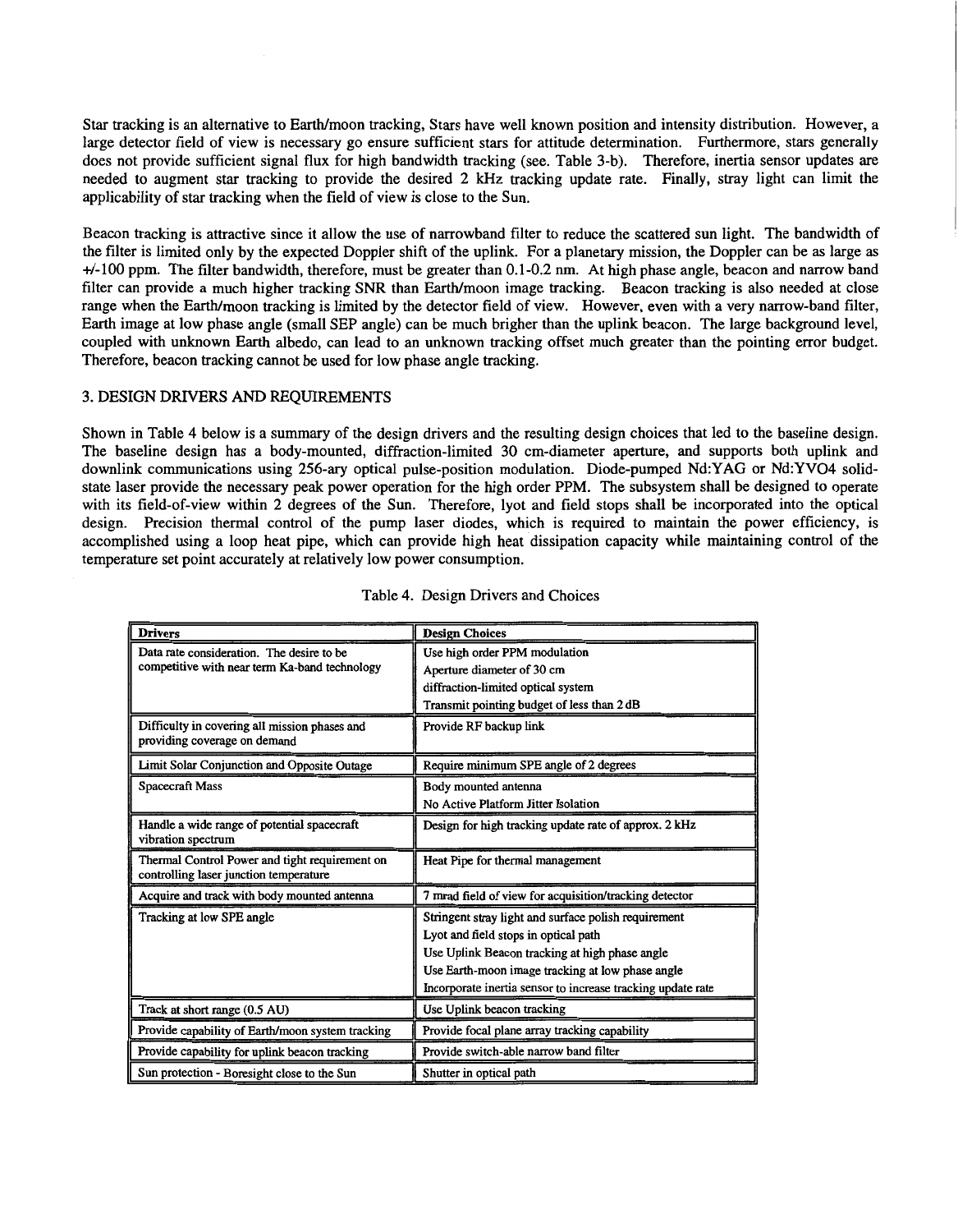The subsystem is designed to achieve a pointing loss budget of **2** dB **(1.9** urad, **30** overall pointing). This pointing accuracy is accomplished using a **2 kHz** pointing control loop. At low Earth phase angles **(e120** degrees), Earth Image tracking with occasion calibration using the Earth-moon or Earth-star images provide the necessary tracking update rates. Tracking the Earth-moon/Earth-stars system allows the optical communications subsystem to point the downlink signal without the need of an uplink signal, thus improving the link availability. Earth image tracking is also desirable because of its high brightness (over most of the orbit period) and angular proximity of Earth intensity centroid to the receiver location. At high phase angles when the Earth image does not provide sufficient brightness for high rate tracking, inertial sensors (accelerometers) measurements are used to propagate the knowledge of the optical boresight at a higher rate in between celestial reference updates. The inertial sensors measurements are integrated and combined with the celestial reference target measurements to provide knowledge of the telescope pointing at a higher rate needed for closed-loop control of the downlink. Additionally, uplink beacon tracking is required **to** support pointing at short range and during opposition when Earth image along does not provide sufficient signal power for tracking. A switch-able narrowband filter shall be included to allow efficient beacon tracking.

Finally, to avoid direct sun-light from damaging the optics with inadvertent exposure, an optical shutter shall be incorporated into the optical design.

## **3. SIMPLIFICATION OPTIONS**

The design drivers and the resulting design choice shown in [Table](#page-6-0) **4** were identified in order to support the mission as either prime or augmentation telecom subsystem. These design choices, however, greatly increase the system complexity. Eliminating the drivers (e.g. increasing the SPE exclusion angle) can significantly reduce the complexity. Shown in Table **5**  is a subjective list of priorities, taking into accounts the various mission needs. From the list of priorities, a number of descope options are available. These include: (a) eliminate uplink and ranging requirements, (b) eliminate design redundancy, (c) relax SPE angle of **2** degrees for stray light rejection, (d) ignore Earth-Image tracking and rely instead solely on beacon tracking, (e) eliminate inertia sensor-assisted tracking loops. Shown in the following table is a summary of design simplification options and their effect on link outages. Due to the limited amount of time spent on analyzing individual design options, the outage presented in the table should only be regarded as an order of magnitude reference.

| Design                                                                                        | <b>Implications</b>                                                                                                                                                                                                                                                                                                                                                                                                                                                                                                          | Superior<br>Conjunction<br>Outage | Opposition<br>Outage |
|-----------------------------------------------------------------------------------------------|------------------------------------------------------------------------------------------------------------------------------------------------------------------------------------------------------------------------------------------------------------------------------------------------------------------------------------------------------------------------------------------------------------------------------------------------------------------------------------------------------------------------------|-----------------------------------|----------------------|
| <b>Current Baseline</b>                                                                       | Complex<br>٠                                                                                                                                                                                                                                                                                                                                                                                                                                                                                                                 | 28 days                           | 20 days              |
| Drop Uplink and Ranging<br>Requirements                                                       | Very little in terms of functions<br>٠                                                                                                                                                                                                                                                                                                                                                                                                                                                                                       | Same                              | Same                 |
| Eliminate redundancy on<br>receiving path, but maintain<br>downlink transmitter<br>redundancy | Reduced complexity in optical design,<br>۰<br>Potential increase in optics transmittance<br>٠<br>Mass savings, but with insignificant power savings<br>٠                                                                                                                                                                                                                                                                                                                                                                     | Same                              | Same                 |
| Relax requirements on SPE<br>angle to 5 degrees instead of<br>2 degrees                       | Simplifies stray light rejection problem -- but not likely to eliminate<br>$\bullet$<br>the need for Lyot and field stops                                                                                                                                                                                                                                                                                                                                                                                                    | 70 days                           | 49 days              |
| Limit SEP angle to 30<br>degrees (1-m OCTL station<br>specification)                          | Large outages twice a year<br>٠<br>SPE angle allow Earth image only tracking (no inertia sensor)<br>٠                                                                                                                                                                                                                                                                                                                                                                                                                        | 80 days                           | 90 days              |
| Eliminate option to track<br>Earth/moon system. Perform<br>on beacon tracking only.           | Lose one-way link capability and requires uplink signal be available<br>$\bullet$<br>for downlink<br>Simplifies focal plane design and signal processing.<br>٠<br>Requires high power beacon<br>٠<br>Require very low frame rate at tracking $(< 1 Hz)$ at superior<br>٠<br>conjunction. Not easy to achieve even with inertia sensors<br>Earth background is brigher than uplink beacon and can affect<br>٠<br>tracking accuracy at SEP less than 30 degrees.<br>Requires calibration of Earth image-induced centroid shift | $>130$ days                       | 20 days              |

|  |  |  | Table 5. Subsystem Design Simplification Options |  |
|--|--|--|--------------------------------------------------|--|
|--|--|--|--------------------------------------------------|--|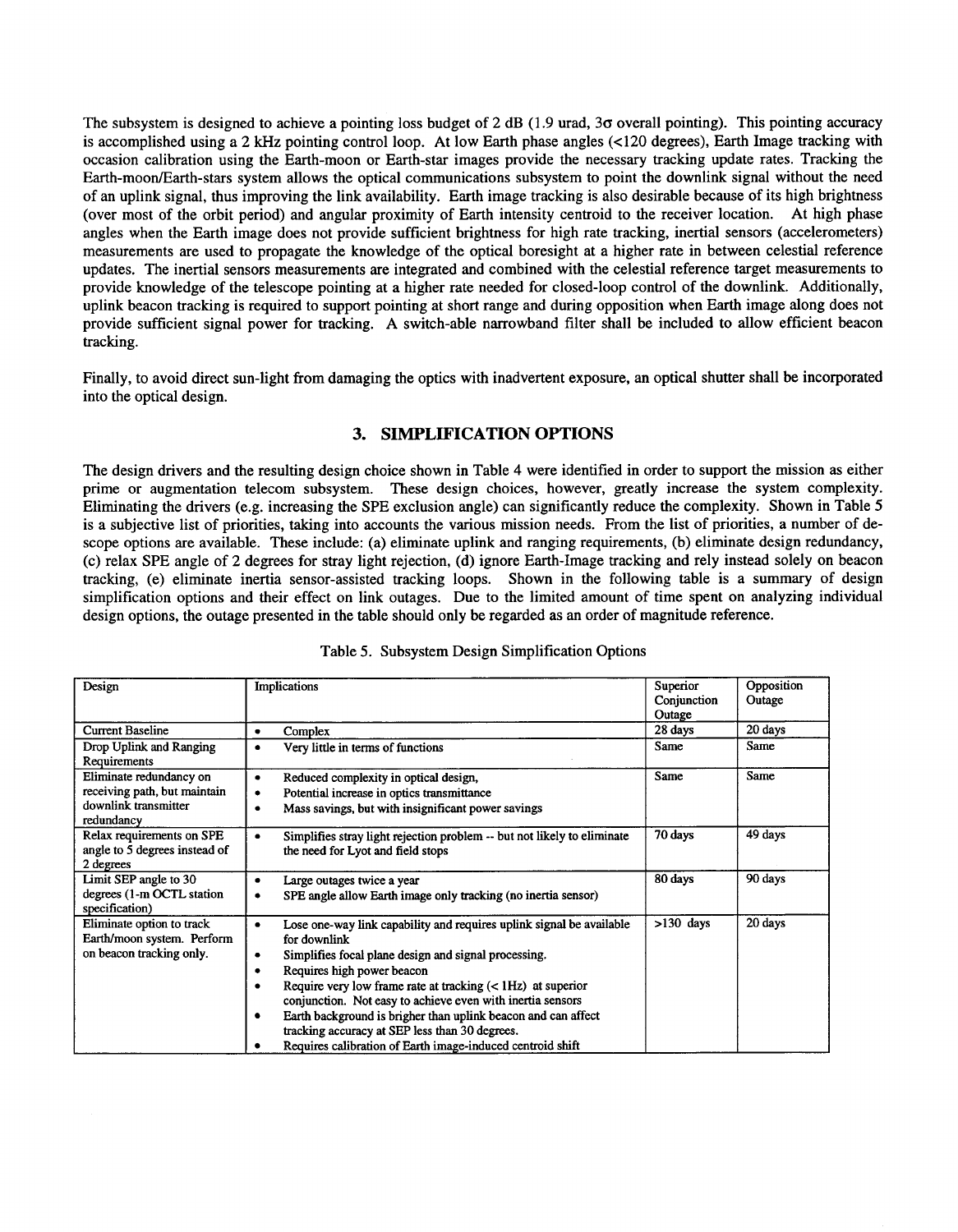| Design                                                                | Implications                                                                                                                                                                                                                                                                                   | Superior<br>Conjunction<br>Outage | Opposition<br>Outage |
|-----------------------------------------------------------------------|------------------------------------------------------------------------------------------------------------------------------------------------------------------------------------------------------------------------------------------------------------------------------------------------|-----------------------------------|----------------------|
| Eliminate option to track<br>beacon (track Earth moon<br>system only) | Simplify focal plane design<br>Earth tracking available only to phase angle of approx. 155 degrees.<br>Higher phase angle tracking maybe difficult<br>At shorter range when the angular extent of Earth image is large,<br>excessive signal processing on the focal plane may not be feasible. | 28 days                           | 50 days              |
| Eliminate need for inertial<br>sensor                                 | Eliminate option to track uplink beacon since it is too weak.<br>Earth bright enough only at phase angle $<$ 130 degrees                                                                                                                                                                       | 28 days                           | 90 days              |

## **4. CONCLUSION**

The design of an Europa-Orbiter mission provided a realistic assessment of the complexity for an operational optical communication system. The study concluded that the operational requirements and design of a deep space optical communications subsystem are very different from that of a near-Earth optical communications subsystem. Significant challenges on laser efficiency, thermal control, pointing and tracking, stray/scatter light control, and subsystem mass/power need to be addressed for a successful subsystem implementation. Despite the challenges, the study has shown that, with the exception of radiation hardness issues, an operational optical communications system can be implemented; albeit with brute force.

Although the design effort attempts to provide a conscious effort in addressed most of the known problem. Time and resource constraints have limited the scope of the study. As a result, a number of open issues still remain. These are

- 1. Trade off of mission coverage requirements versus complexity. The desire to reduce conjunction/opposition outage drives the current baseline design in several ways: **(1)** it imposes stringent demand on stray light rejection and the need for Lyot and field stops, *(2)* it imposes requirements to track both Earth/moon system and uplink beacon. Relaxing the coverage requirement may lead to a simplification of design, at the expense of increased conjunctionlopposition outages.
- *2.*  Stray light control requirements and resulting surface quality/cleanliness requirements are not addressed. The achievable stray light performance has been estimated using a typical BRDF scaling curve. However, the validity of such a curve for the lightweight material remains to be verified.
- **3.**  Platform jitter consideration: Platform jitter drives the required tracking bandwidth and hence the design of the acquisition and tracking concept. If the platform jitter is significantly lower than modeled, then a less complex pointing concept may be employed. If the contrary is true, then passive isolation may have to be employed to reduce the amount of vibration coupled into the subsystem.
- **4.**  Potential improvements in tracking detector sensitivity needs to be addressed. This include detectors with internal gain to reduce effect of read noise. Having such a detector can potentially reduce the required photons/frame and improve the tracking update rate for low intensity sources (such as Moon/stars)
- **5.**  Radiation issues: The component /design identified have not address the radiation sensitivity issue. Aside from the electronic parts issue (including the detector array), the optical design may be affected by the radiation issue as a mostly reflective design is needed to reduce the scintillation noise from radiation.
- **6.**  The design of the laser to meeting the efficiency goal (10%) over the full range of PRF has not yet been address. The laser efficiency is a strong function of the PRF. At low PRF the reduced efficiency can lead to additional system loss not currently modeled in the link design.
- 7. Mass and power estimates are crude at present as it has not yet been fully addressed by the subassembly designer.
- **8.**  Ground system implementation issues: The system requirements and link design are based on a set of assumed ground system performance parameters. The validity of these assumption, as well as the assumed atmospheric propagation effects, need to be valiated.